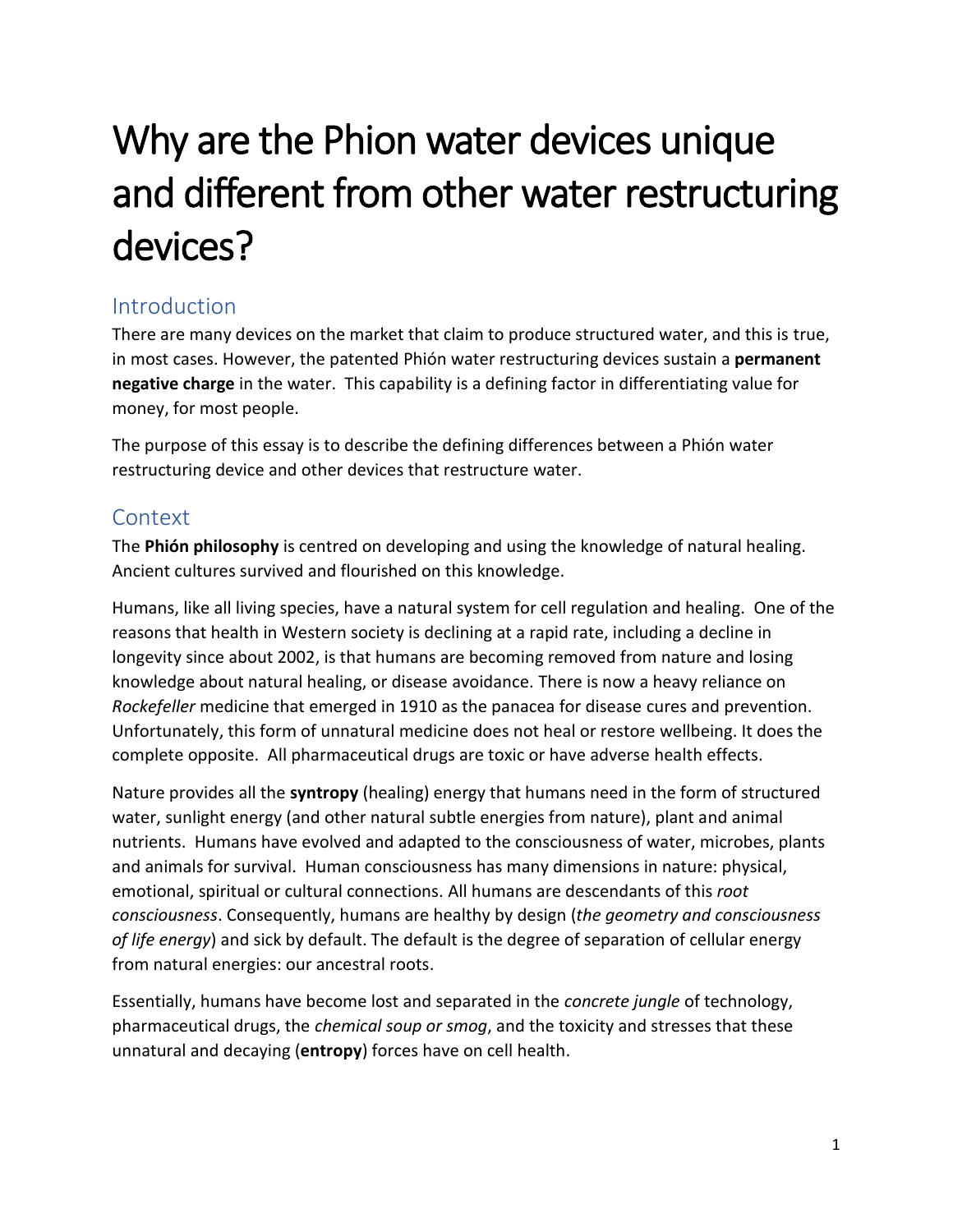Ill-health happens when that balance between contact with nature and natural healing is lost and we are then in conflict with nature. The Earth is in a downward spiral of degradation that is reflected through loss of natural systems, food integrity, happiness, independence (freedom of choice), equity in society and the economy; and an increase in unhappiness (anxiety and depression), conflicts, contamination of soil, water and air; sickness and disease.

The unfortunate aspect of this degradation is that people have become accustomed to the current rates of disease (breast cancer is now occurring with 1 of 8 women). Consequently, people no longer relate to the real world, and these rates are escalating at an alarming rate due to generational changes in diet and lifestyle factors; exacerbated by the degradation issues (eg. toxicity) mentioned above.

This essay describes in part, a pathway for a more intimate relationship with nature and particularly the natural state of water, and its healing capacity. Self-knowledge about natural healing is the pathway to self-regulation and self-healing. Further elaboration of this issue starts on page 4.

### Why is a negative charge important in cell water?

Phión has patented water devices to produce a **permanent negative charge in water**. Daily consumption of this **negative charge of structured water activates cell negative charge** due to a higher rate of cell hydration (ie. the smaller cluster of water molecules in structured water enables water entry through the cell membrane).

All natural, flowing (vortexing) water systems carry a negative charge. This charge changes polarity to a positive charge when the water is still (not flowing). All life has cells that operate at their highest potential when the cell charge is negative (usually about -50mV or above). That is, cell capacity for regulation, healing and renewal is at its fullest potential (anti-aging).

All disease starts when the cell charge changes polarity to a positive charge. This is the cell state when it loses its protection and integrity. That is, it has lost its life-force energy (syntropy force) and the decaying forces (entropy) are in full flight.

The human body requires daily nourishment with syntropy forces to prevent cellular decay and dysfunction. These forces include:

- Negatively charged, structured water
- Fresh, organic food
- Sunlight
- Natural environments (natural wave energies and frequencies of nature)
- Love, joy and hope emotions
- Music in 432 Hz (download from *YouTube and Spotify*)
- Spiritual or cultural connection to the *land.*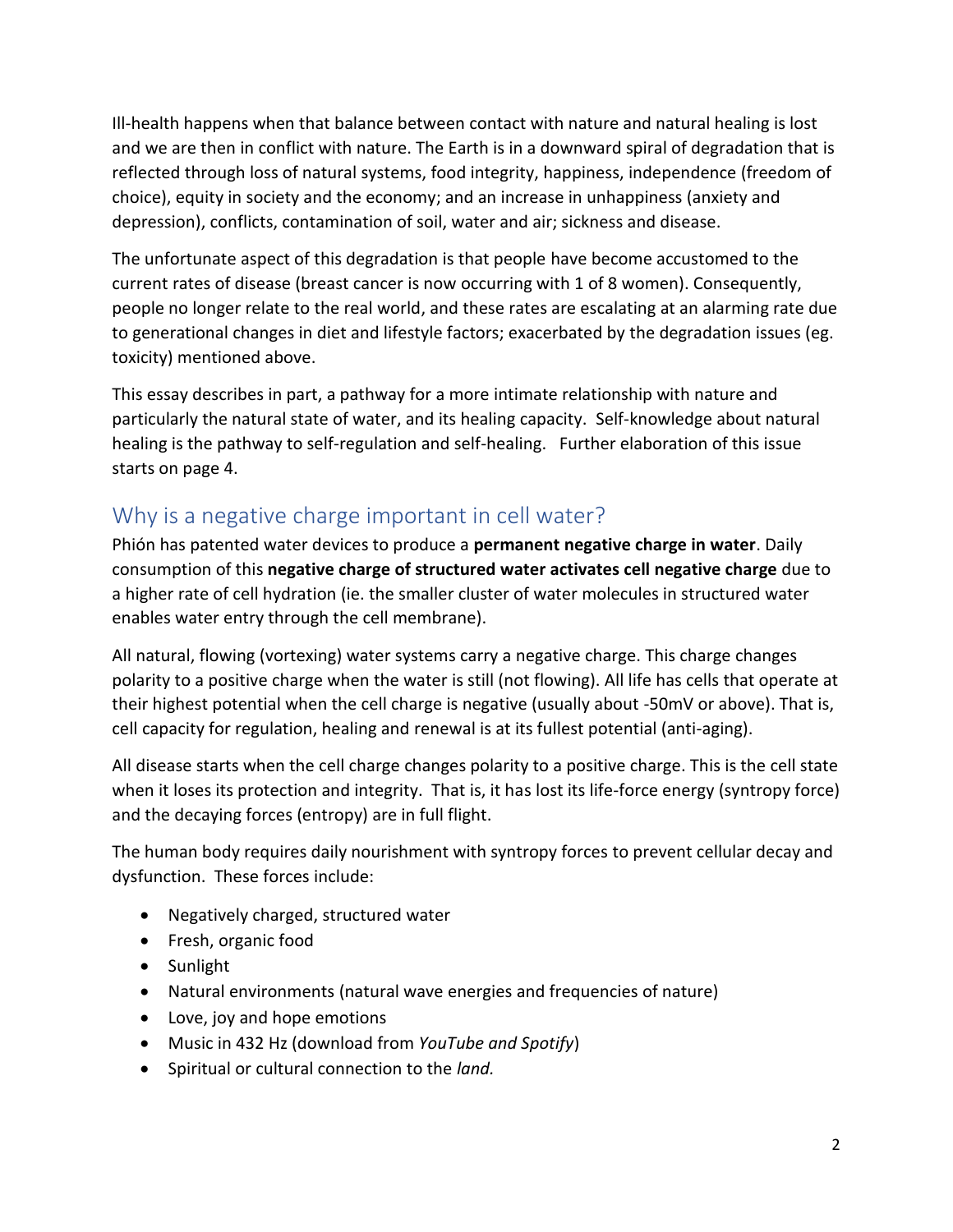Daily connection with these forces builds harmony and coherence in cell function and establishes balance to body organs and systems for wellbeing.

Permanent negative charge enables continuous entrainment of syntropy energies Life and wellbeing runs on energy. This energy can be decaying (entropy) or life-affirming (syntropy). We all have choices to choose which force to feed our cells.

Water in a structured form with a high negative charge potential (eg. at least 50mV) has a greater capacity to receive, store (memory) and transmit information. It is this water state that enables the entrainment of syntropy energies.

For example, all fresh food that has been harvested within 60 hours contains negatively charged water (its natural state when connected to its life support system: soil, plant, etc). This charged water carries the nutrient minerals in a colloidal form (ie. within the water and attached to water molecules). This natural, life-affirming state in food is an important form of syntropy energy for cell function, and therefore the coherence and full expression of DNA that is surrounded by structured water.

All syntropy energies are life-affirming and restore wellbeing. For example, each mineral within the Earth, and therefore within food and water, vibrates with a specific band of frequency within the full electromagnetic spectrum of the planet. You can think of these frequencies like the colour bands in a rainbow, though the colour of a gemstone does not necessarily reveal its resonant (healing) frequency. Some minerals vibrate at a very specific and narrow range of frequencies. Other minerals can carry an expanded range of energy. Together, these minerals act to distribute and regulate the energetic field of the Earth and universe, ensuring that *Gaia* aura remains vibrant and healthy. Gaia was the Greek Goddess of the Earth (*Mother Earth*)

Crystals and stones carry the entire spectrum of *Light Energy* available to us: from lowfrequency energies we equate with the physical realm, to the higher frequencies we equate with spiritual awakening.

When we bring a crystal or gemstone into our electromagnetic field, two things occur. Firstly, the electromagnetic frequencies carried by that gemstone will vibrate with the frequencies in our own (cell) energy field through the physical law of resonance, creating a larger field of vibration. This process is called **entrainment**, and the structured water in cells has a very high capacity for entrainment**.** Consequently, your nervous system is attuned to these shifts in energy and will transmit this information to your brain (through the Vagus nerve, as brain entrainment), where the frequencies stimulate biochemical shifts that affect the physical body, trigger emotional experiences and shift brain function to open you to spiritual experiences.

Secondly, the tiny particles of minerals in your body that also carry that frequency will move into resonance with the particles of minerals in the stone. This causes your body to believe that you have more of that mineral in your body and it will react accordingly with additional biochemical shifts. For instance, if you are holding a calcium-based stone, the calcium particles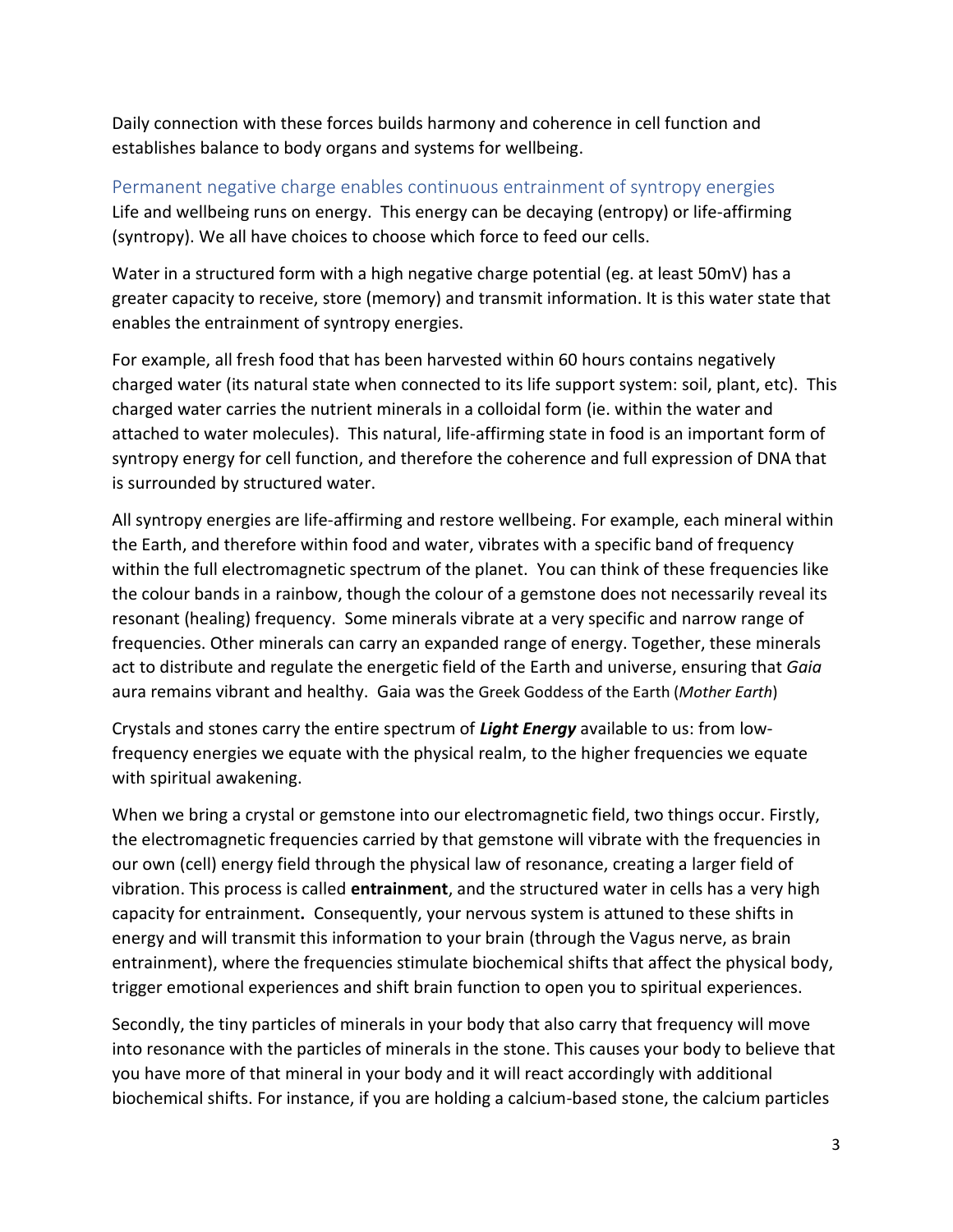in your own body will be *activated* by moving into resonance with the calcium in the stone. This will create a third, stronger energetic field that carries the calcium energy signature. Your brain receives this information through the nervous system and reacts accordingly. This process adjusts your biochemistry as if you had more calcium in your physical system. **Phi'on** has created this effect by aging its special magnesium oil over 2-3 years, whereby the calcium and strontium minerals increases in solution by 20-fold. Consequently, this entrained energy may trigger physical healing of calcium-imbalance-based illnesses, or it may trigger emotional or even spiritual experiences.

#### Structured water effects on DNA

DNA (deoxyribonucleic acid) is a biomolecule that holds the blueprint for how living organisms are built. DNA is made of two long, twisted strands that contain complementary genetic information. A gene is a segment of DNA that is passed down from parents to children and confers a trait to the offspring. Genes are organized and packaged in units called *chromosomes*. Humans have 23 pairs of chromosomes. One set of chromosomes for each pair comes from a person's mother, and the other set of chromosomes comes from the father

DNA looks the same in every organism on Earth. All living things have DNA, regardless of whether it comes from a human, animal or plant: it is all the same molecule. However, it is the order of the letters in the code that makes each organism different. The order of building blocks in a strand of DNA makes up a *sequence*. We can read a DNA sequence like letters in a book. In fact, we know the sequence of the entire human genome: 3 billion letters. Within the 3 billion letters of the human genome are about 21,000 genes. Most of our known **genes, code for proteins**, but some code for RNA (Ribonucleic acid) molecules.

All humans have the same genes arranged in the same order. More than 99.9% of our DNA sequence is the same. However, the few differences between us (1.4 million of them) are enough to make each one of us unique. On average, a human gene will have 1-3 bases that differ from person to person. These differences can change the shape and function of a protein, or they can change how much protein is made, when it's made, or where it's made. DNA and genetic information is surrounded by **structured water** in cells.

Genetic conditions are caused, in whole or in part, by a change in a person's DNA sequence. Genetic conditions can be caused by a mutation in one or multiple genes, by a combination of **gene mutations and environmental factors**, or by **damage to chromosomes**. Some **genetic conditions are inherited, while others occur spontaneously** (largely through environmental experiences from diet and lifestyle). Changes in gene expression are a result of changes in the charge of structured water in cells.

The mitochondria in cells are the energy conversion factories of the cell. The intracellular organelles transform the food we eat and the air we breathe into an **electric potential** that drives processes like **DNA replication or protein building**. While, the impact of any given mitochondrion is small, the potential energy within a cell is about 200 mV, and collectively the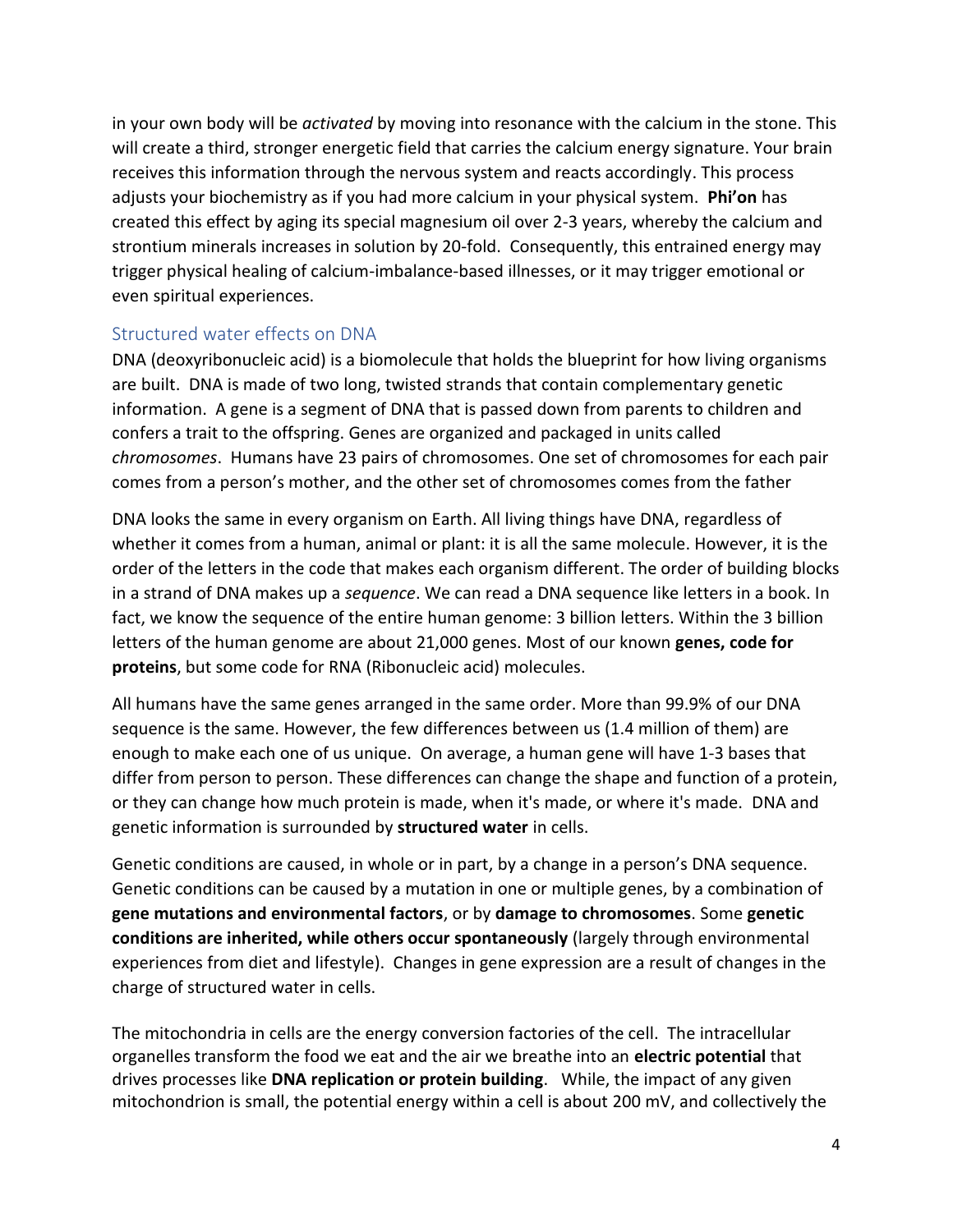potential energy within a human body is roughly equivalent to a lightning bolt. Mitochondria generate more than 90% of cellular energy, and this fact says something significant about the role of cell energy and the charge of the structured water that surrounds the mitochondria.

Recent studies suggest that mitochondrial DNA variations could lead to everything from autism, cancer and inflammation to neurodegenerative diseases. For example, one recent study, conducted by the Memorial Sloan Kettering Cancer Center and the Boston-based Cambridge Institute, suggests in many types of cancer, tumor cells have fewer copies of mitochondrial DNA than the cells that make up normal tissues. The researchers also discovered that the number of copies of mitochondrial DNA in certain tumors is related to the incidence of mutations that cause cells to become cancerous. This is further evidence that the loss of cellular charge is a pathway to disease.

Mitochondrial DNA also plays a role in aging. Over time, we accumulate more and more mitochondrial-DNA mutations that slowly erode our energetic capacity. As people get older, they often complain that they don't have the energy that they used to, and this is due to a loss of cellular charge. More important, their cells and organs don't have the energy they need to function and maintain themselves. This could lead to age-related diseases, such as Alzheimer's and Parkinson's. Also, the energy-intensive organs, like the brain use 20% of the body's energy, and any change in energy output can have a profound effect on organ function.

However, the mitochondria and for all the energy they contribute, have been largely overlooked in medicine. All the clinical subspecialties are based primarily around gene mutations. Therefore, the neurologists, ophthalmologists, cardiologists, nephrologists, dermatologists and so on, have a model that does not consider mitochondria, and cell charge. Since different body organs and systems rely on mitochondrial energy to different extents, partial mitochondrial defects result in organ-specific symptoms. The medical system only treats the symptoms with drugs and ignores the cause that largely arises from the loss of cell charge. I guess that the pharmaceutical companies consider that there is no money to be made in recharging cells with structured water and other syntropic forces. There is clearly money to be made with sickness.

The **de-structuring of water** in *modern* society is a major issue for the health of all living species, and gene expression. Research has shown that de-structured water is far less hydrating for cells and this leads to dehydration. Chronic dehydration is the root cause of about 70 diseases, including aging, arthritis, gastro-intestinal (GI) dysfunction and Alzheimer' s disease (ie. inability to recall memory.) Dehydration can also fray the DNA telomere strands and this is further evidence that de-structured water and subsequent dehydration are undermining the shape, integrity and electromagnetic field of DNA. Similarly, research shows that aging does not cause cellular water to become de-structured, but rather de-structured water causes aging.

However, DNA is continuously bombarded with **entropy** or decaying forces in the *modern* era. These entropy forces have escalated since the 1970's and include: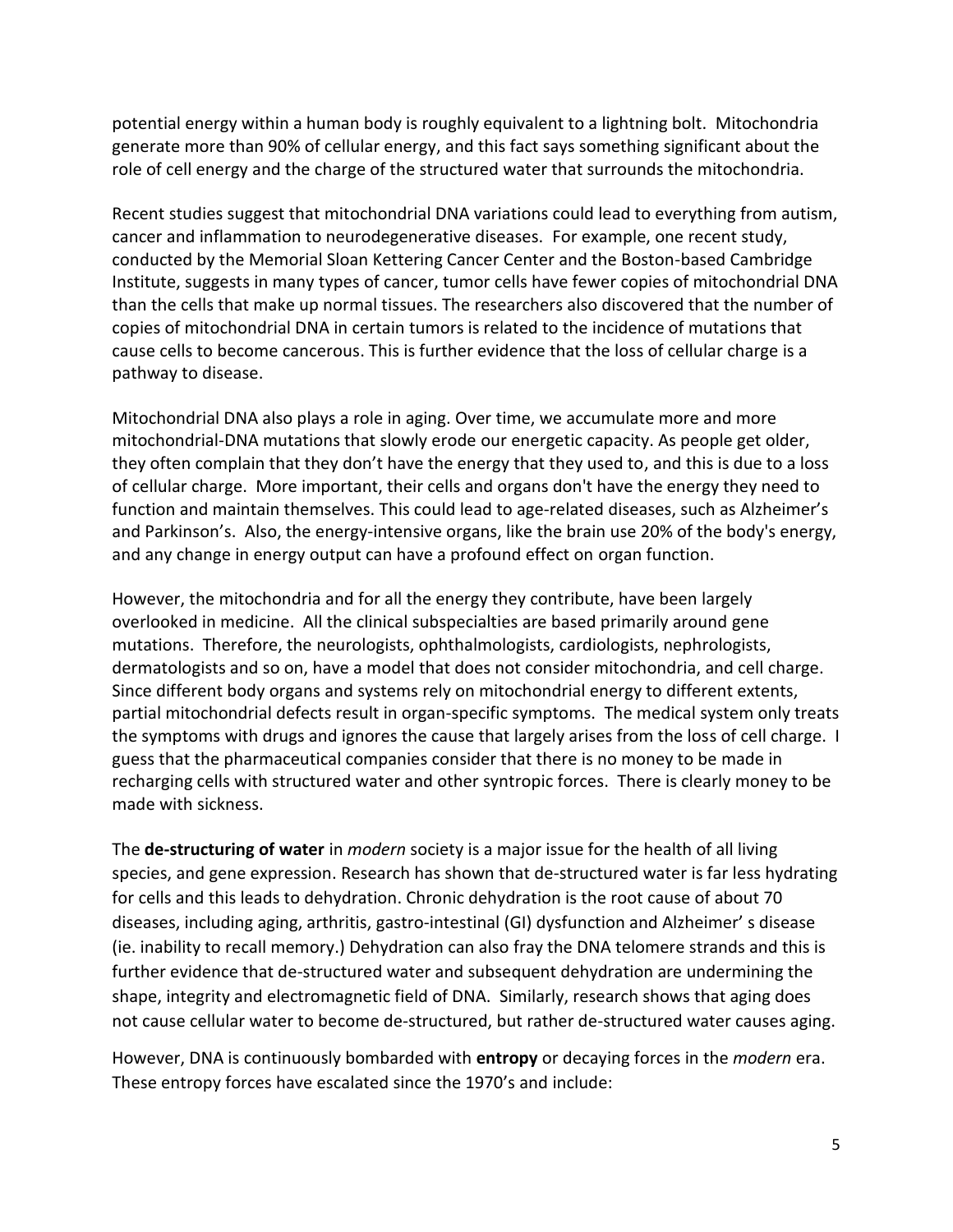- Microwave oven, friction heat radiation (ie. electromagnetic frequencies: EMF). Research during the 1980's has demonstrated that this entropy will seriously affect the alkaline amino acids of lysine and tryptophan, red and white blood cells, and change the polarity of cellular water from negative to positive. In the case of tryptophan, it becomes radiated and therefore not readily available to make serotonin: the happy hormone that reduces anxiety and depression. Is it any wonder that these health conditions have escalated since the introduction of microwave oven radiation? A microwave oven, turned on at the power point only, will emit radiation out to about 6 metres.
- All other forms of household radiation from mobile phones, Wi-Fi, televisions, computers, electric blankets, baby monitors, etc. will affect DNA coherence or function
- Toxins from chemicals sprayed into soil, plants, water and air then make their way into food, drinking water and the air that we breathe
- Pharmaceutical drugs have toxic effects that reduce the cell's negative charge and therefore capacity to protect DNA cohesion
- Municipal water treatment systems of toxic chemicals that are added to the water, eg. chlorine as an anti-pathogen, fluoridation as an additive (a toxic byproduct derived from aluminum and chemical fertiliser processing), and calcium carbonate to buffer the acids (pH stabaliser as chlorine makes the water acidic). Municipal drinking water that is recycled contains the physical and/or energetic forms of hormones, fluoridation, chlorination, pharmaceutical drugs (eg. estrogen from the birth control pill, anti-biotics, etc.)

Of course, there are many other examples, such as when water is electrically ionised (as in some water treatment systems), the existing water molecule bonds are broken, and this creates water with an electrical charge. This water has no magnetic signature and holds no structural information.

However, if you treat this dead water with a Phi'on water device you will restore:

- The **permanent negative charge** that enables the water to receive, store and transmit syntropy energy
- A **higher surface tension** capacity
- The **anti-pathogenic and preservation capacity** of the water
- The capacity of the water to **transform or transmutate toxic chemicals** and metals (ie. reprogram the toxic, entropy energy to *life-affirming*, syntropy energy)
- The overall *life-force energy* **of the water** to sustain cell DNA coherence and integrity (ie. the capacity of a cell to store and transmit the complete instructions for regulation and healing of a species)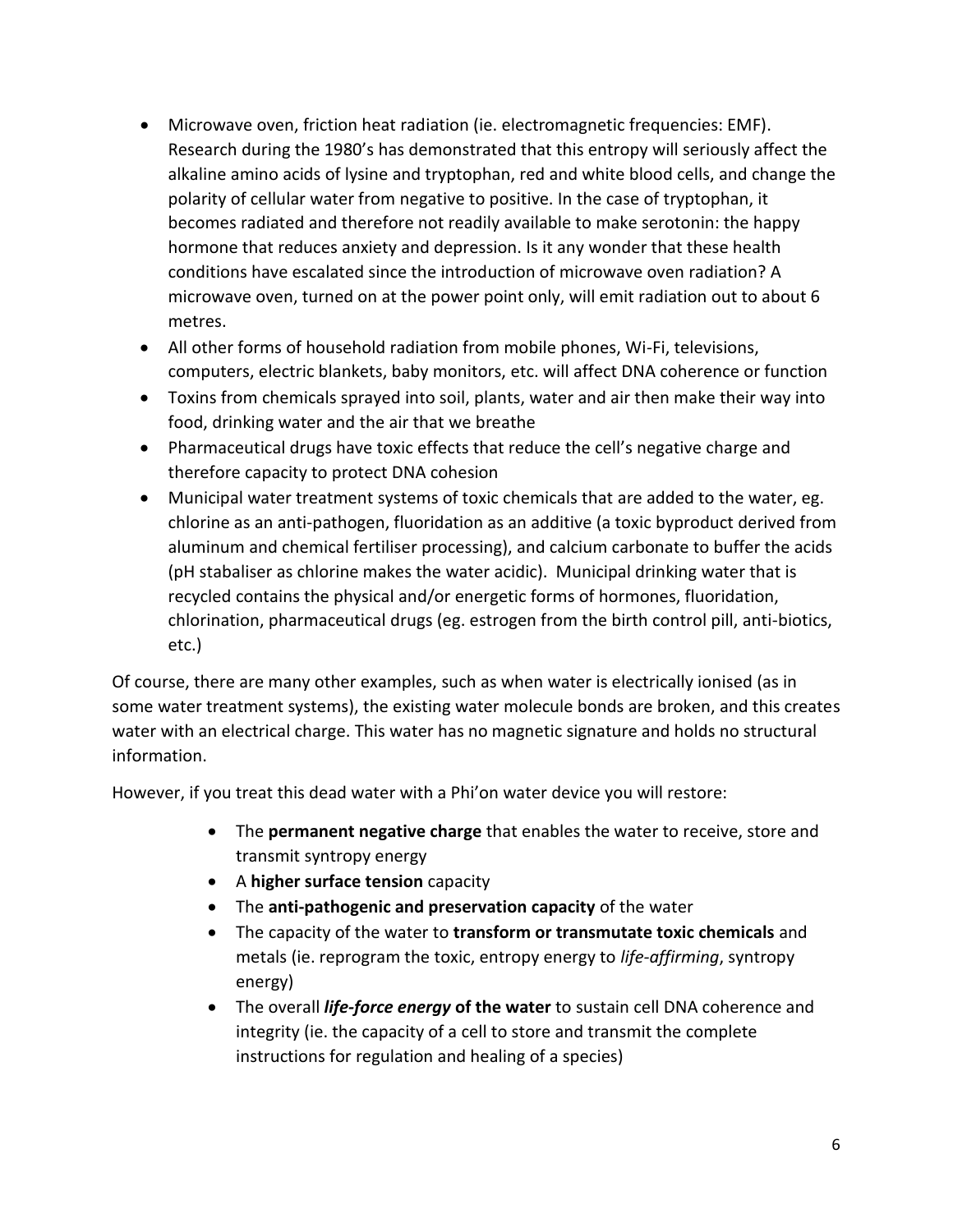When the role of structured water to sustain DNA coherence and integrity is extended to all living species the implications become incalculable for life. Firstly, if we consider the human body with at least 30 trillion cells (and it could be up to 100 trillion) and that 99% of the molecules in a cell are water molecules, then there are potentially one thousand trillion, trillion molecules of structured water to store information: an infinite information fractality capacity. Consequently, this is not just about memory in every cell it is also about the consciousness of every species. Therefore, I say: structured water has the highest level of consciousness and all living species have consciousness due to presence of structured water in the cells of species. Every cell in a species is the *entire consciousness* of the species.

The cell stores experiential information (including *past-life* information), and often called *soul*  or the *seat of consciousness*. The cell information is also the generator of thoughts. That is, a thought is an *electro-magnetic experience* stimulated by cells, and can occur in pico-second throughout the body. The capacity for thought is embedded in the negative charge of the cell's structured water. Consequently, this information capacity is past to the *eggs and sperm* of species, and similar reproductive systems of other species, eg. plants. Consequently, the DNA of a new life contains the *experiential information* from the ancestral (parental) line.

Once we extrapolate this cell function to receive, store and transmit information into the universal and local environment of a species, then the experiential information is either nourished or decayed, depending on the environment.

The experiences from day one in the womb through the first 1000 days of *mother nurturing* are critical experiences in shaping consciousness into the new life of a human. In the womb you consciously entrain or register every thought of the mother, and every experience. Your genetic expression has started its journey of being shaped by environmental experiences (epigenetics). Your genes do not live in the past: they live in the present and future of environmental experiences.

Genes do not cause disease: disease is the default position of degradation of cell water through loss of negative charge or change of polarity to a positive charge: cell de-structured water is the default value for disease. On the other hand, if your life experiences are nourished by syntropy energy, and regardless of genetic propensities (either entropy or syntropy expressions) your cells will resist disease and slow down aging.

The science of subtle energy influences (eg. entrainment) on human wellbeing is in its infancy. Similarly, the subtle energies of water (eg. consciousness and memory) is also in its infancy. This situation arises because subtle energy science is largely outside of the domain of academia and public discourse. Consequently, we do not perceive our body as an energy system, except in Traditional Chinese Medicine (TCM). The so called modern medicine of Western civilization would like you to think that the body is a chemical system and requires *Rockefeller medicine* for healing. The subtle energies outlined above are not electro-magnetic. Dr Tiller (former professor at Stanford University) described these subtle energies as *magneto-electric* or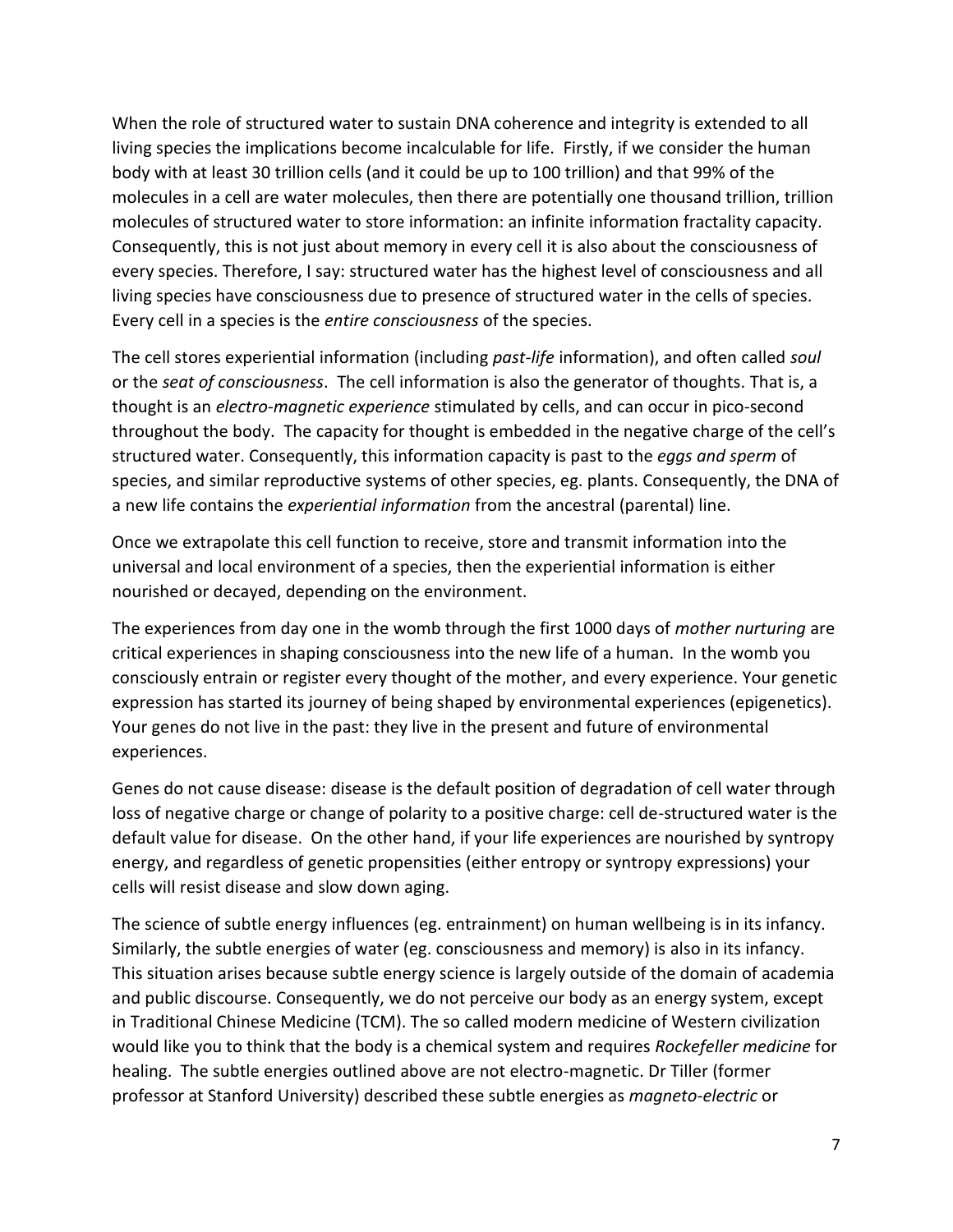magnetic in nature. Consequently, restructuring water with magnets is now a common and developing technology, and a technology mastered by Phi'on to create a permanent negative charge in the water.

In the broad schema of subtle energies, we now know that structured water is influenced by subtle energies to receive, store and transmit them from our environment. Structured water also has this innate capacity to influence our DNA and therefore our genes.

Every cell of every species has the potential to hold within structured water, **the secret of life**.

### **Conclusion**

The structure of the water molecule in cells has incredible impacts on the quality of life. When cell water reaches its highest potential negative charge, it is in a condition to constantly process structural information and interact with every other cell within a split second. This process is so fast that a thought has materialised before we register the thought in our conscious mind. The experience of thought can then actutalise emotional and physical actions that cascade throughout our body. It is the structured water that synchronises this experience and the quality of the experience depends on the strength of negative charge of the cell water.

Research clearly points to structured water in cells providing the integrity and complexity of communication and awareness (consciousness) that underlies intelligence, self-value, wellness and coherence in decision-making. In many people, structured water is the basis of their greater sense of spirituality, memories and the realisation of thoughts into actions.

**We are water** and structured water is the reflection of our soul (life and past life experiences)

Everyone has a capacity to manifest a higher level of wellbeing, including love, joy and hope through sustaining a higher order of cellular charge. The knowledge of how to embrace syntropy energies, like structured water, is the key to manifesting the structural or energetic information (energy) that sustains life.

Conversely, when cellular fluids lose structural integrity, it produces incoherent information transfer that leads initially to tiredness, sickness and eventually disease (particularly autoimmune and cardio-vascular disease and cancer). The structural integrity and energetic capacities of DNA are highly dependent on cell water retaining its geometric and magnetic complexity. For example, cellular dehydration, toxicity, loss of nutrients (including hydrogen and oxygen), stress, emotional upset, etc. contribute to cellular dysfunction. Optimal health requires concentrated energy input to support cellular function, and this requires knowledge of how cells achieve coherence.

Western medical philosophy has completely ignored cell energy as a link to disease, even though these ideas and evidence have been in scientific literature, at least since the 1930's. Consequently, a more holistic approach to medicine is necessary and a greater emphasis on the cell energy link to disease could bring about new preventions for disease in the future.